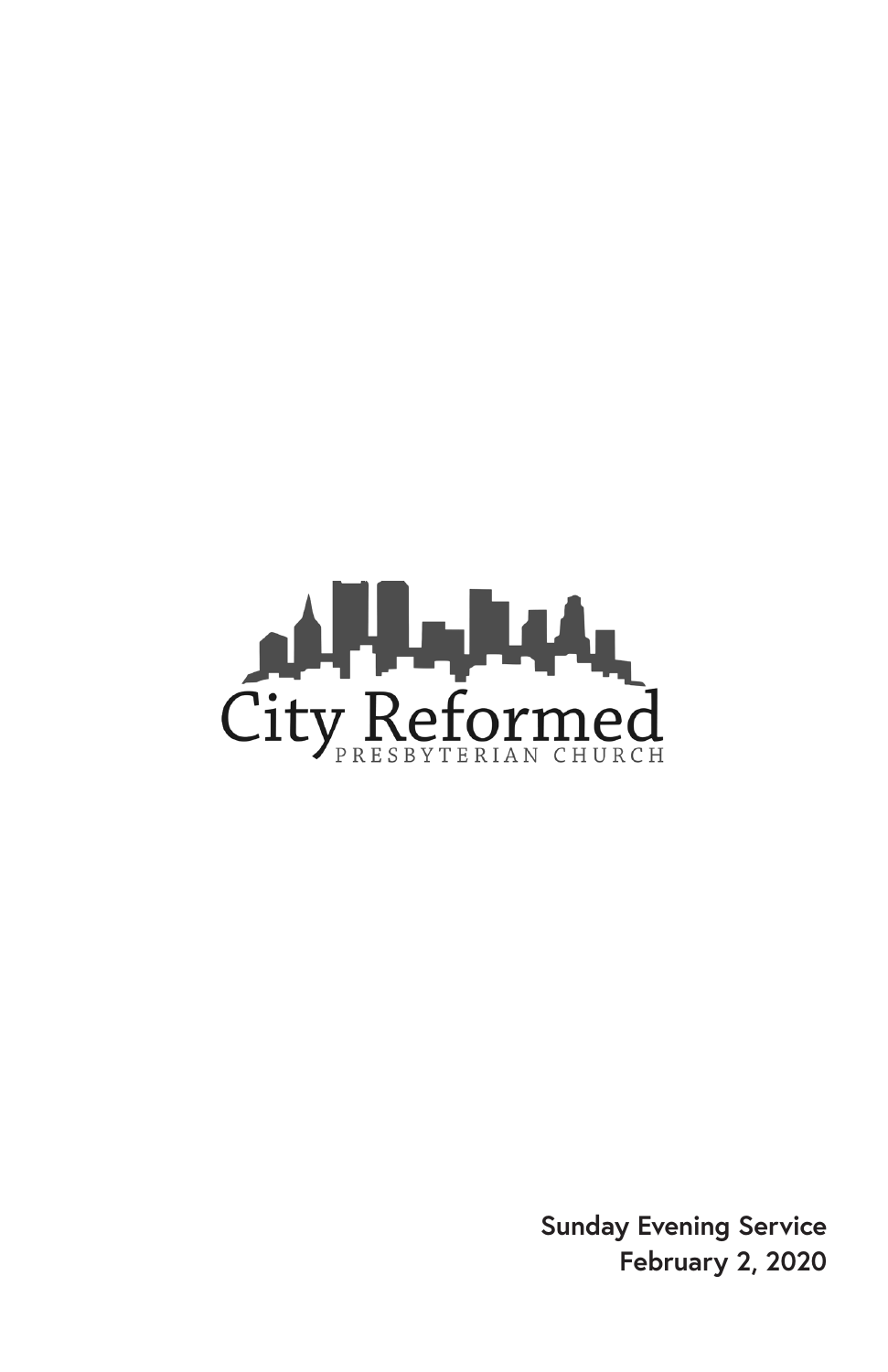### **Welcome to City Reformed Presbyterian Church**

We are glad to have you join us for worship today. Please feel free to stick around after the service and ask questions about who we are and what we do! If you would like more information, please refer to our print newsletter, *City This Month,* or visit our website: **cityreformed.org**.

#### **Reflections**

A sinner can no more repent and believe without the Holy Spirit's aid than he can create a world.

- Charles Spurgeon

### **About Us**

#### **Sunday Morning Worship Service**

10:15AM Winchester Thurston School *Entrance:* 5059 Ellsworth Ave. Pittsburgh, PA 15213 (Oakland)

#### **Sunday Evening Worship Service**

6:00PM 3929 Coleman St. Pittsburgh, PA 15207 (Greenfield)

#### **Church Office** (Open Tues - Fri)

3929 Coleman St. Pittsburgh, PA 15207 t: 412-720-7014 e: office@cityreformed.org w: cityreformed.org

#### **Donations**

#### Online: **cityreformed.org/give**

Mail: to the Church Office address above "Attn: Allison" (please make checks payable to City Reformed Presbyterian Church)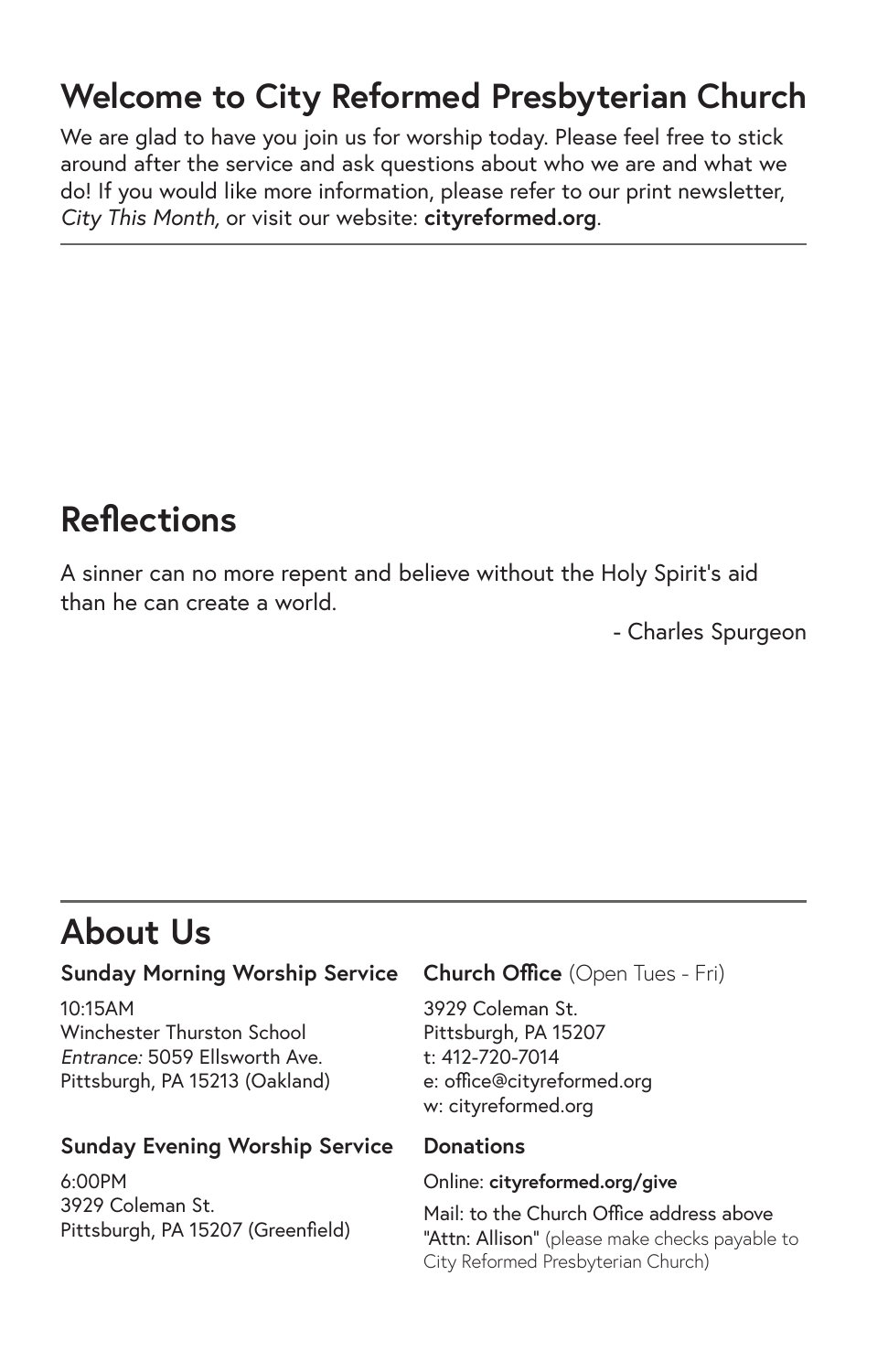# **Worship Service**

**City Reformed Presbyterian Church** Sunday Evening Worship – February 2, 2020 Presider: Reverend Matt Koerber

#### **Call to Worship: Psalm 104:24-30**

*Please stand for the Call to Worship if you are able.*

- Leader O LORD, how manifold are your works! In wisdom have you made them all; the earth is full of your creatures. Here is the sea, great and wide, which teems with creatures innumerable, living things both small and great.
- **People There go the ships, and Leviathan, which you formed to play in it. These all look to you, to give them their food in due season.**
- Leader When you give it to them, they gather it up; when you open your hand, they are filled with good things. When you hide your face, they are dismayed; when you take away their breath, they die and return to their dust.
- **People When you send forth your Spirit, they are created, and you renew the face of the ground.**

### **Prayer of Invocation**

#### **Psalm 104 | Rejoice in All Your Works**

*(Words & Music: Wendell Kimbrough 2014)*

Every mouth that cries for food, Every lung that yearns for breath, Every eye that searches through the dark for light— All creation looks to you For its breath and for its food. From the goodness of your hand we're satisfied.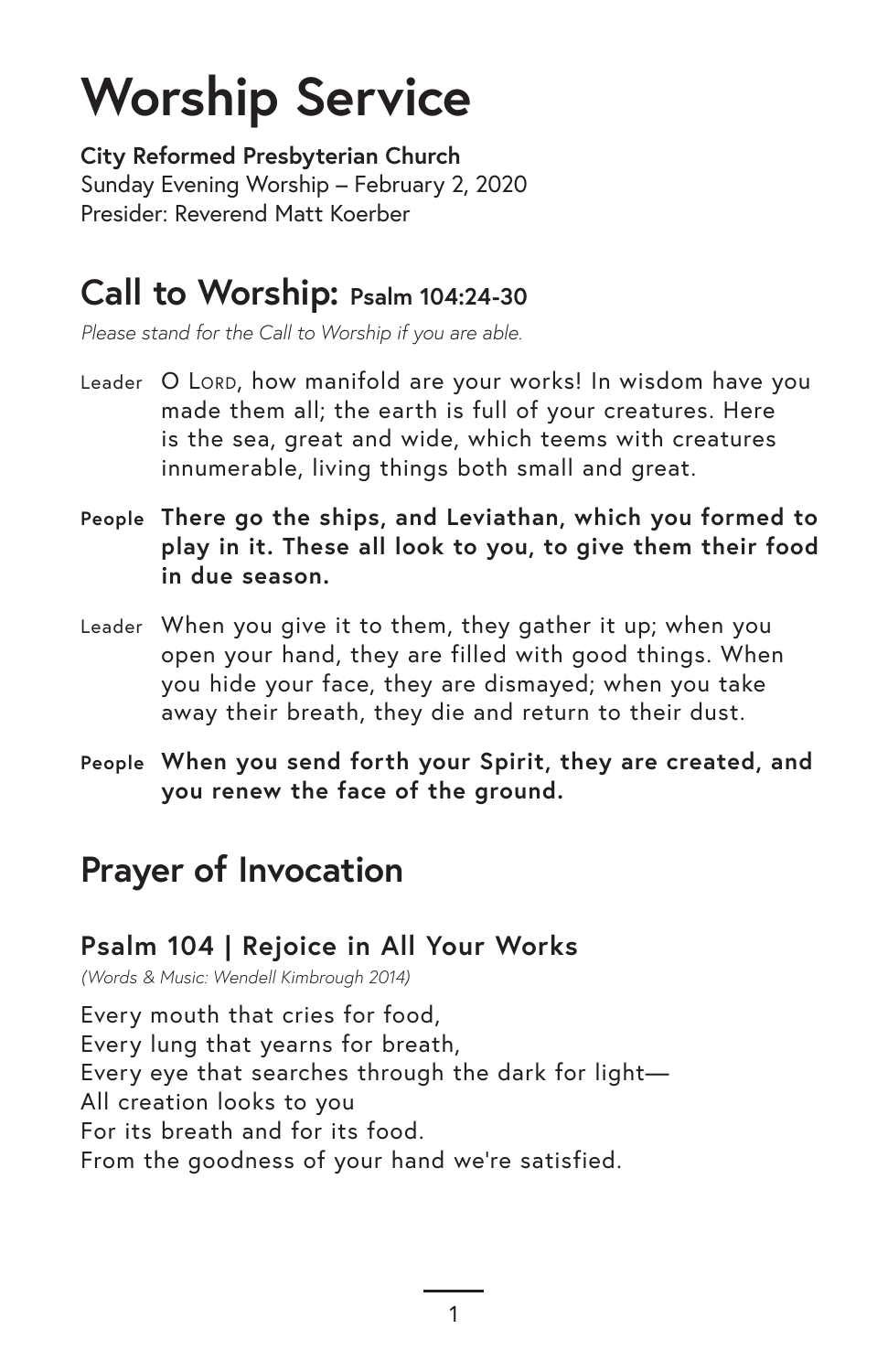*Oh rejoice in all your works, King of Heaven, King of Earth! Every creature you have made declares your praise. We rejoice in all you've made, God of all-sustaining grace! With the mountain, sky, and sea, we sing your praise!*

Every tree that thirsts for rain, Every bird that seeks its nest, Every heart that waits in hope to be made glad— All creation looks to you For its breath and for its food. From the goodness of your hand we're satisfied

May the pond'rings of my heart, And the song upon my lips, With the chorus of creation join in praise: To the God who made all things, To the Spirit who sustains, To the Son who over all creation reigns!

#### **The Anthem**

*(Words & Music: Henry Seeley, Jonathan Hunt, & Liz Webber 2007)*

By His stripes we are healed By His nail pierced hands we're free By His blood we're washed clean Now we have the victory

The pow'r of sin is broken Jesus overcame it all He has won our freedom Jesus has won it all

> *Hallelujah You have won the victory Hallelujah You have won it all for me 'Cause death could not hold You down You are the risen King Seated in majesty You are the risen King*

> > *(continued on next page)*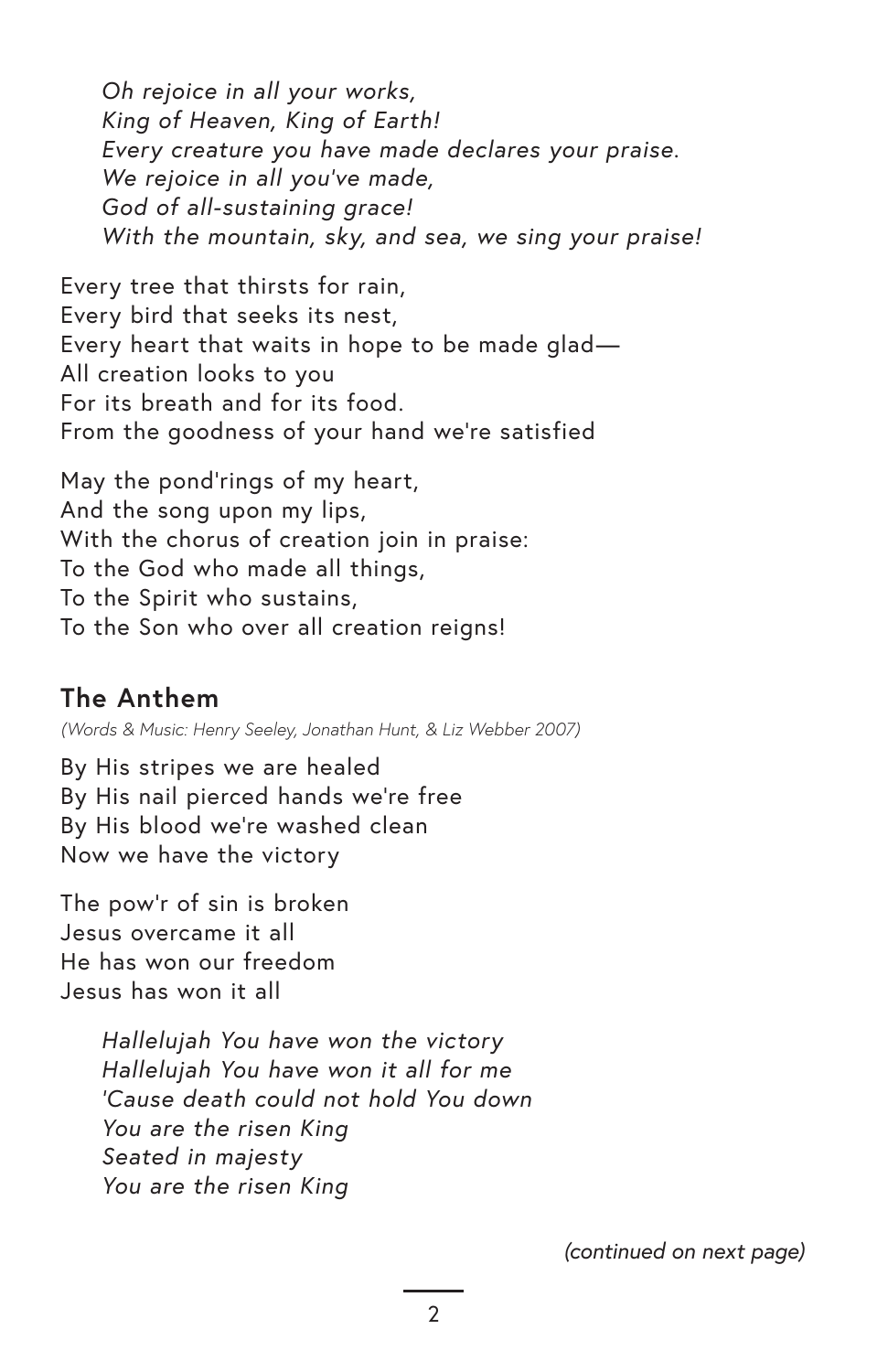Our God is risen He is alive He won the victory He reigns on high

#### **Catechism Readings: Westminster Shorter Catechism**

- Q 29. How are we made partakers of the redemption purchased by Christ?
- **A. We are made partakers of the redemption purchased by Christ by the effectual application of it to us by his Holy Spirit.**
- Q. 30. How does the Spirit apply the redemption purchased by Christ to us?
- **A. The Spirit applies to us the redemption purchased by Christ by creating faith in us, and thereby uniting us to Christ in our** *effectual calling***.**
- Q. 31. What is effectual calling?
- **A. Effectual calling is the work of God's Spirit by which, convincing us of our sin and misery, enlightening our minds in the knowledge of Christ, and renewing our wills, he persuades and enables us to embrace Jesus Christ, freely offered to us in the Gospel.**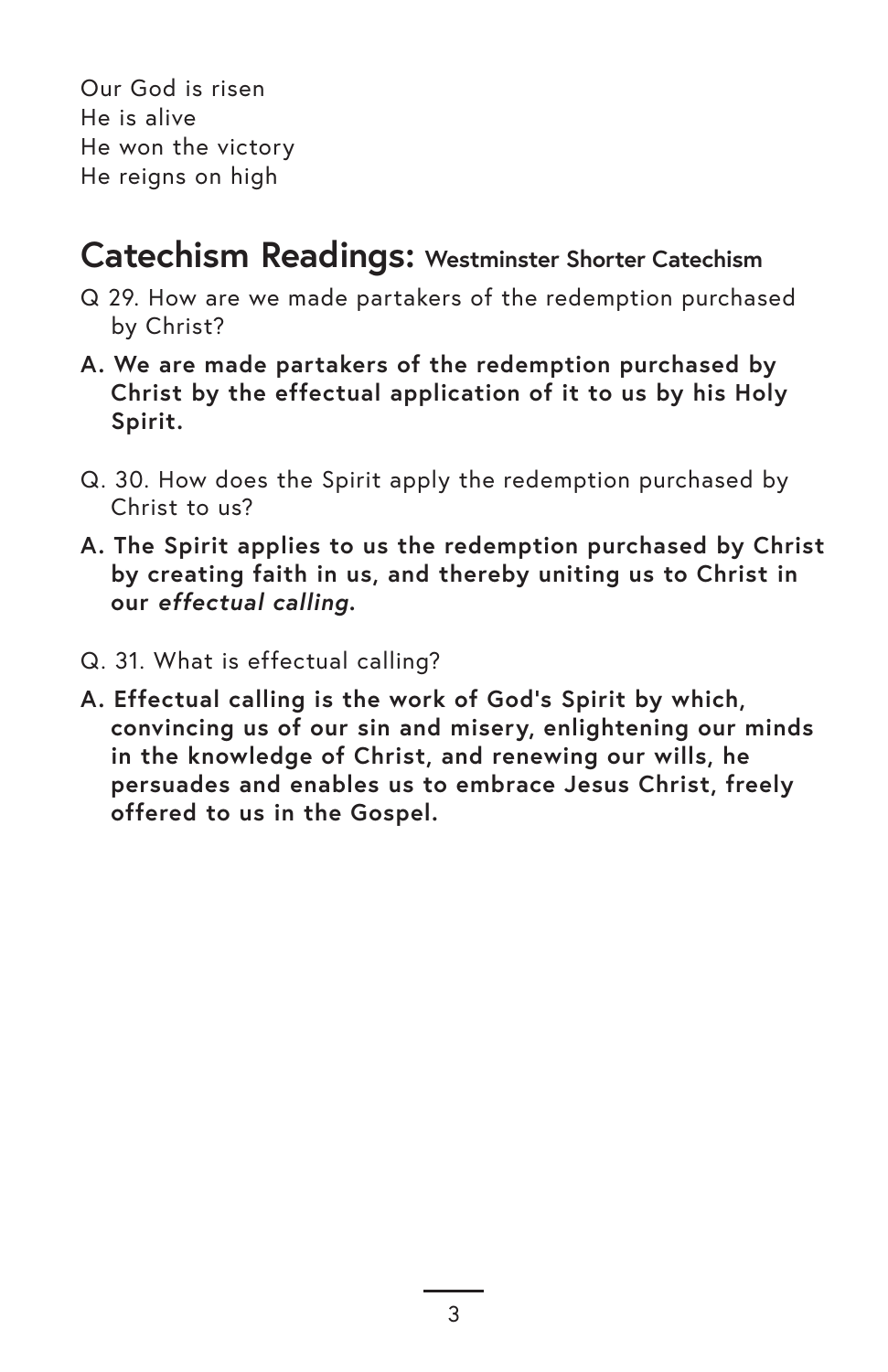#### **Call to Confession: Ephesians 4:30-32**

And do not grieve the Holy Spirit of God, by whom you were sealed for the day of redemption. Let all bitterness and wrath and anger and clamor and slander be put away from you, along with all malice. Be kind to one another, tenderhearted, forgiving one another, as God in Christ forgave you.

# **Prayer of Confession**

**Gracious God and merciful Father, we confess that we have grieved you. In every sin and in all our rebellion, we have forgotten the grief we inflict upon the Holy Spirit when we sin. We have disregarded you by pretending our sin is only against our fellow man, while ignoring that our sin is primarily against you. Forgive us for excusing sin as small or unnoticed; forgive us for acting like you don't see every act of faithlessness; forgive our lack of love and dependence upon your Spirit. Renew and restore us we pray, in Christ's most holy name, Amen.** 

# **Silent Confession**

### **Assurance of Pardon: Psalm 51:12-17**

Restore to me the joy of your salvation, and uphold me with a willing spirit. Then I will teach transgressors your ways, and sinners will return to you. Deliver me from bloodguiltiness, O God, O God of my salvation, and my tongue will sing aloud of your righteousness. O Lord, open my lips, and my mouth will declare your praise. For you will not delight in sacrifice, or I would give it; you will not be pleased with a burnt offering. The sacrifices of God are a broken spirit; a broken and contrite heart, O God, you will not despise.

# **Corporate Prayer**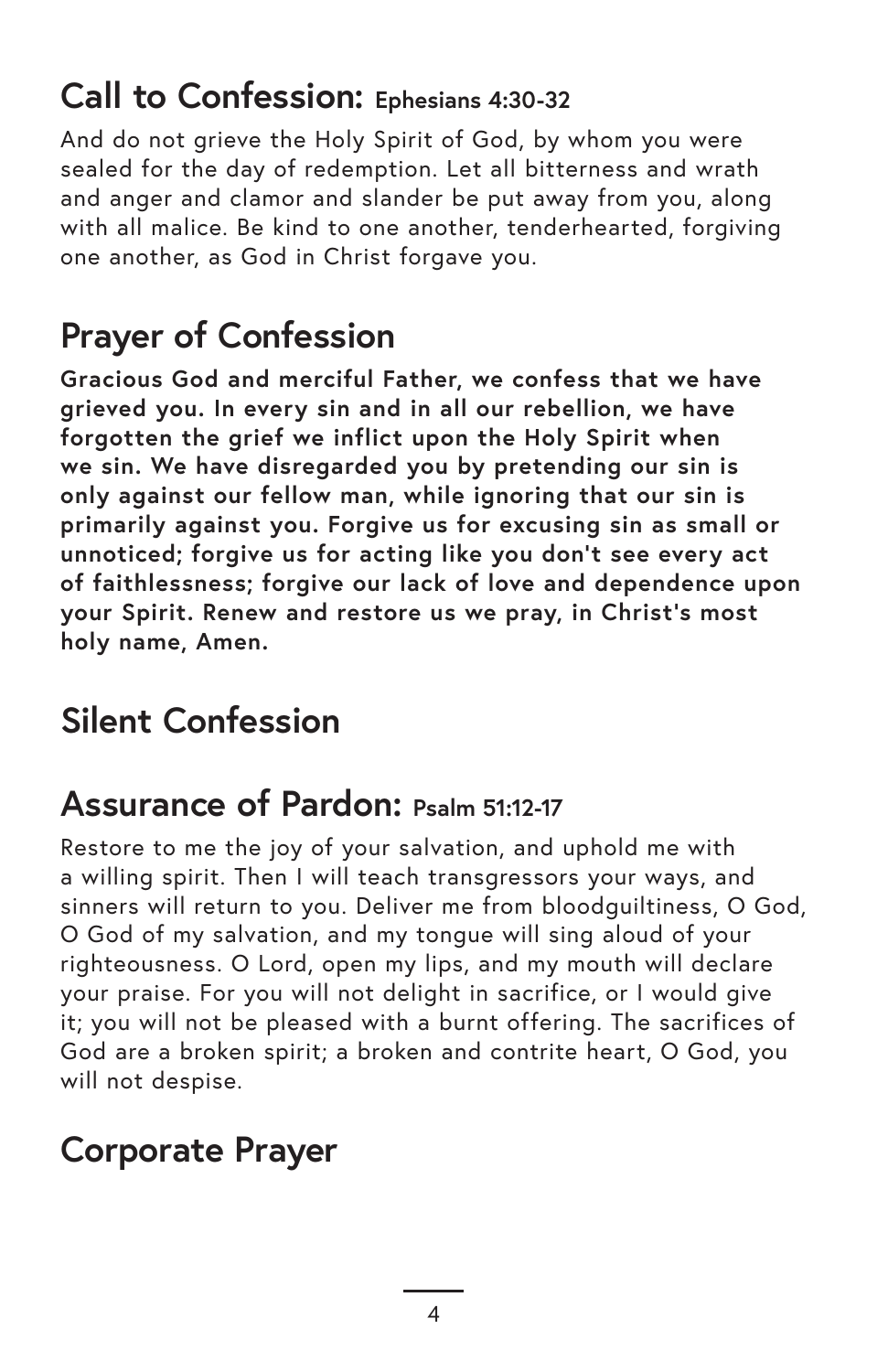### **Song of Renewal**

*We do not take a formal offering in our evening service. If you feel led to contribute as an act of worship, an offering box is available in the back corner of the sanctuary.*

#### **Living Stones | 1 Peter 2:1-12**

*(Words & Music: Daniel Snoke 2019)*

May you keep your actions noble May your neighbors see your love When they speak about your failure May they see good deeds and give God glory

*For you, You have been chosen to be God's holy people That he builds Into his house like living stones Full of the Spirit of Peace*

If you've seen that God is precious If you've tasted that he's good If your passion wars with your spirit Keep your sojourn holy with God's beloved

Come to him, the stone rejected Come to him and offer your life Put away your envy and slander Come to Christ and build on the Stone of Zion

His mercy called you From darkness into his glory The day of the Lord will come

### **Pastoral Prayer**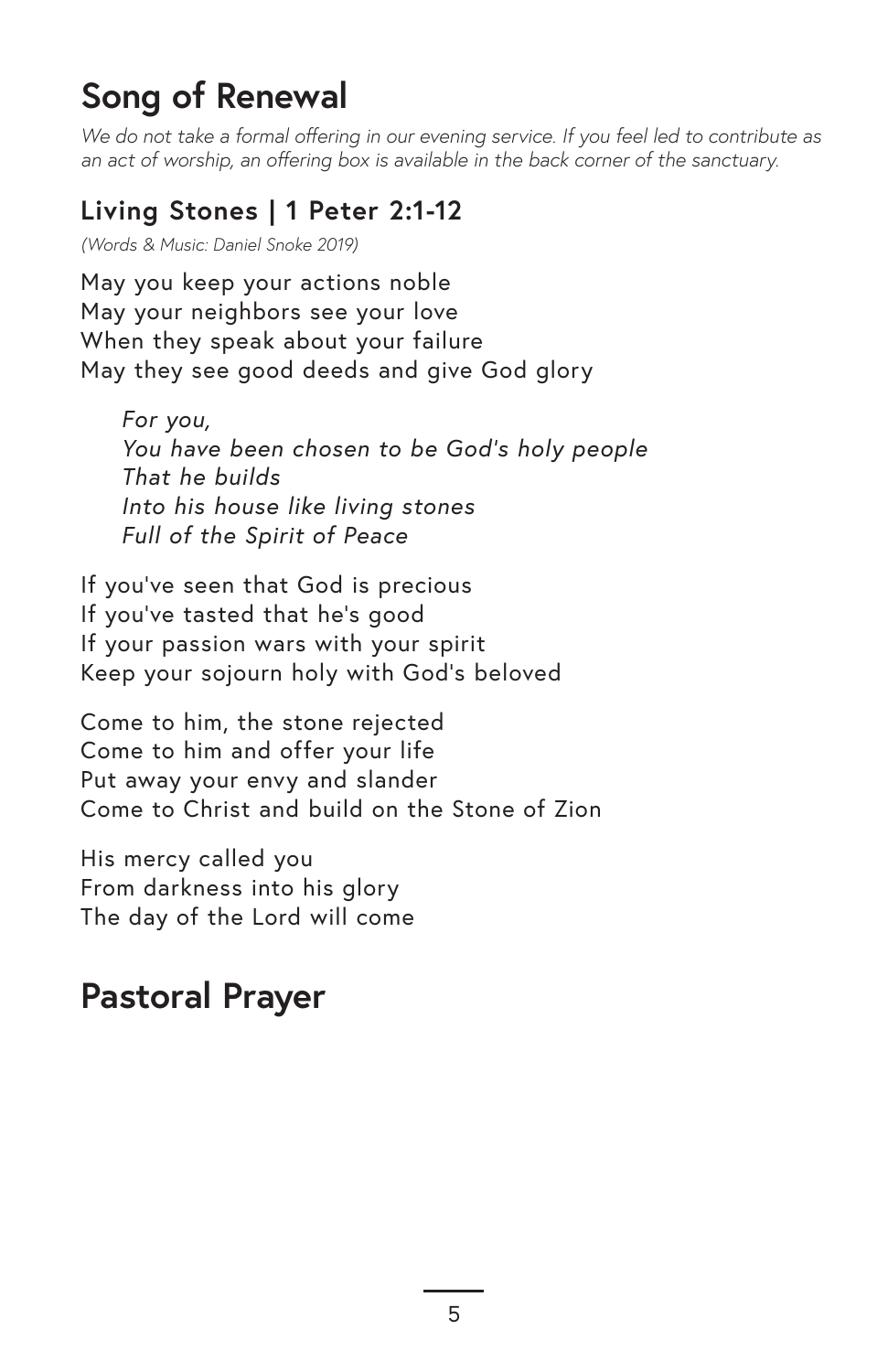#### **Sermon: John 6:52-65**

**"Our Life Giving God"** - Reverend Joseph Bianco

*40For this is the will of my Father, that everyone who looks on the Son and believes in him should have eternal life, and I will raise him up on the last day."*

*41So the Jews grumbled about him, because he said, "I am the bread that came down from heaven." 42They said, "Is not this Jesus, the son of Joseph, whose father and mother we know? How does he now say, 'I have come down from heaven'?" 43Jesus answered them, "Do not grumble among yourselves. 44No one can come to me unless the Father who sent me draws him. And I will raise him up on the last day. 45It is written in the Prophets, 'And they will all be taught by God.' Everyone who has heard and learned from the Father comes to me—46not that anyone has seen the Father except he who is from God; he has seen the Father. 47Truly, truly, I say to you, whoever believes has eternal life. 48I am the bread of life. 49Your fathers ate the manna in the wilderness, and they died. 50This is the bread that comes down from heaven, so that one may eat of it and not die. 51I am the living bread that came down from heaven. If anyone eats of this bread, he will live forever. And the bread that I will give for the life of the world is my flesh."*

The Jews then disputed among themselves, saying, "How can this man give us his flesh to eat?" <sup>53</sup>So Jesus said to them, "Truly, truly, I say to you, unless you eat the flesh of the Son of Man and drink his blood, you have no life in you. 54Whoever feeds on my flesh and drinks my blood has eternal life, and I will raise him up on the last day. 55For my flesh is true food, and my blood is true drink. 56Whoever feeds on my flesh and drinks my blood abides in me, and I in him.  $57As$ the living Father sent me, and I live because of the Father, so whoever feeds on me, he also will live because of me. <sup>58</sup>This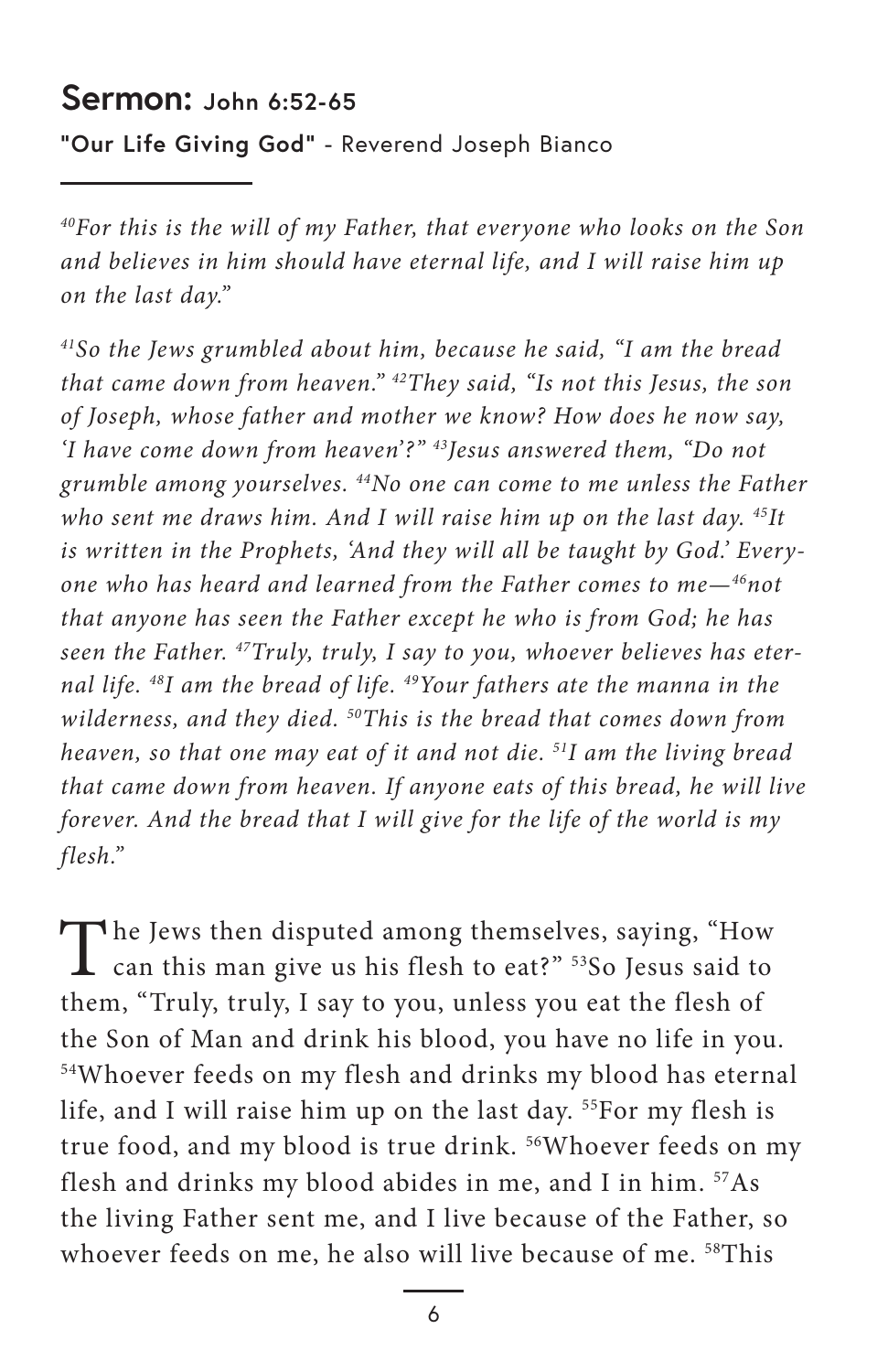is the bread that came down from heaven, not like the bread the fathers ate, and died. Whoever feeds on this bread will live forever." 59Jesus said these things in the synagogue, as he taught at Capernaum.

60When many of his disciples heard it, they said, "This is a hard saying; who can listen to it?" <sup>61</sup>But Jesus, knowing in himself that his disciples were grumbling about this, said to them, "Do you take offense at this? 62Then what if you were to see the Son of Man ascending to where he was before? 63It is the Spirit who gives life; the flesh is no help at all. The words that I have spoken to you are spirit and life. <sup>64</sup>But there are some of you who do not believe." (For Jesus knew from the beginning who those were who did not believe, and who it was who would betray him.) <sup>65</sup>And he said, "This is why I told you that no one can come to me unless it is granted him by the Father."

**People Thanks be to God.**

Leader This is the Word of the Lord.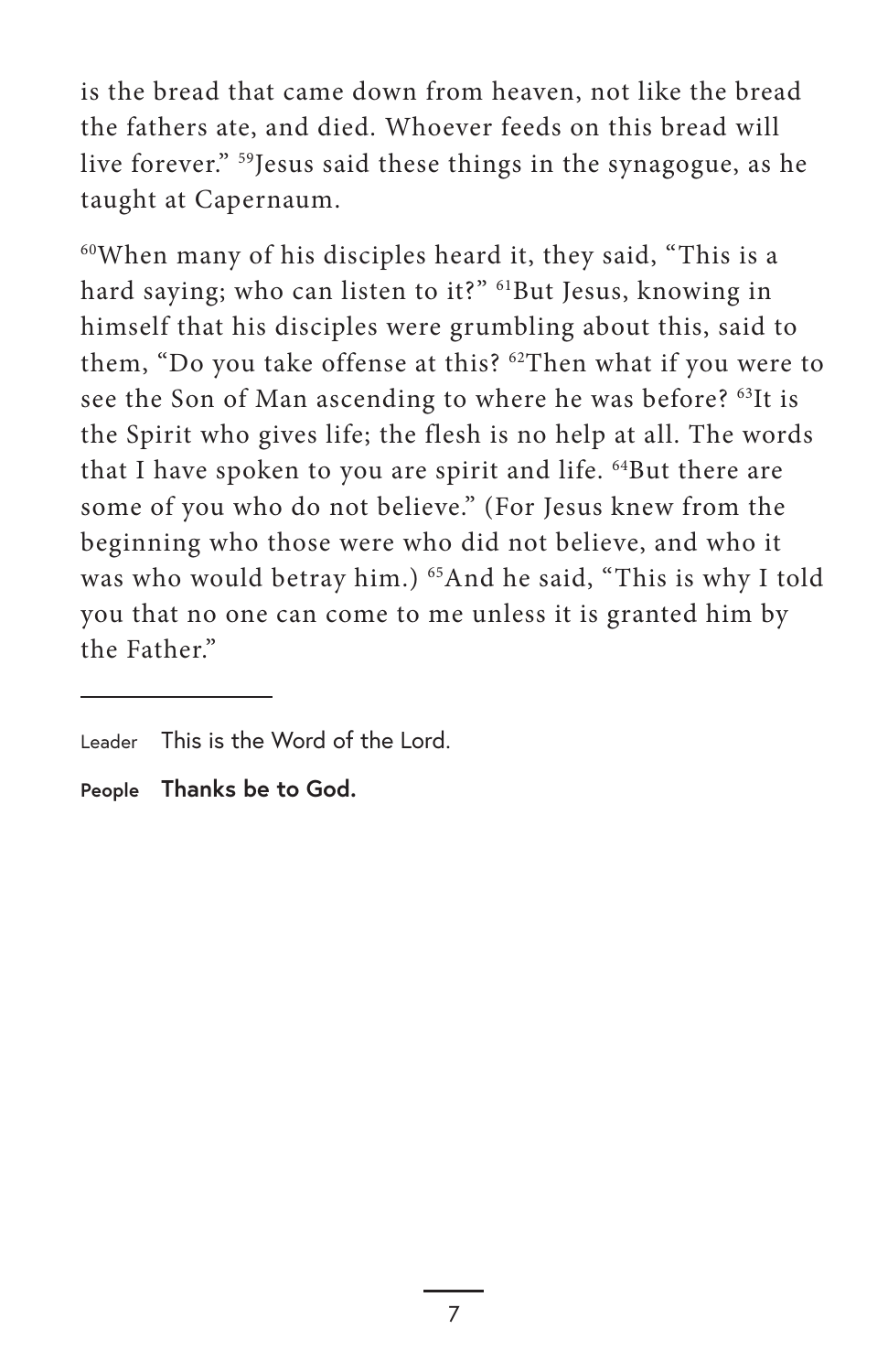# **Song of Thanksgiving**

#### **Christ Is Mine Forevermore**

*(Words & Music: Jonny Robinson & Rich Thompson 2015)*

Mine are days that God has numbered I was made to walk with Him Yet I look for worldly treasure And forsake the King of kings

*But mine is hope in my Redeemer Though I fall His love is sure For Christ has paid for every failing I am His forevermore*

Mine are tears in times of sorrow Darkness not yet understood Through the valley I must travel Where I see no earthly good

> *But mine is peace that flows from heaven And the strength in times of need I know my pain will not be wasted Christ completes His work in me*

Mine are days here as a stranger Pilgrim on a narrow way One with Christ I will encounter Harm and hatred for His name

> *But mine is armour for this battle Strong enough to last the war And He has said He will deliver Safely to the golden shore*

*And mine are keys to Zion city Where beside the King I walk For there my heart has found its treasure Christ is mine forevermore*

Come rejoice now O my soul For His love is my reward Fear is gone and hope is sure Christ is mine forevermore